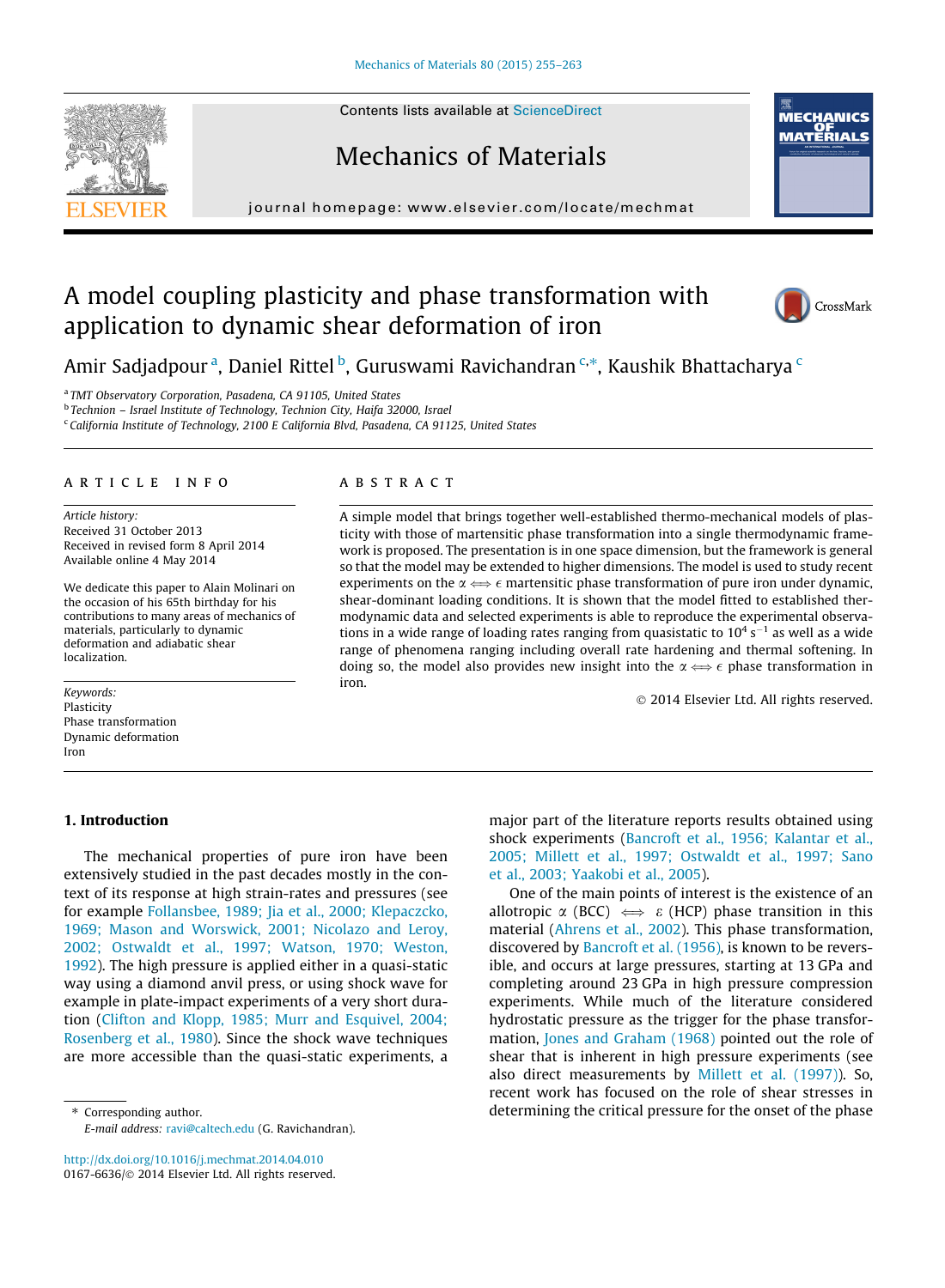transformation. Specifically, [Von Barge and Boehler \(1990\)](#page-8-0) have shown that shear stresses in the pressure transmitting medium systematically affect the transformation pressure and hysteresis loop observed upon unloading. Further, atomistic calculations have shown the significant contribution of the shear strain, even of modest magnitude, to the  $\alpha$  $\Leftrightarrow$   $\varepsilon$  transition ([Caspersen et al., 2004; Lew et al., 2006](#page-8-0)). Still, the experimental literature on direct observations of the phase transition, or on the role of shear on its occurrence, is still scarce [\(Kalantar et al., 2005; Sano et al.,](#page-8-0) [2003](#page-8-0)). For example, real-time diffraction experiments like those of [Kalantar et al. \(2005\)](#page-8-0), who confirmed the existence of the phase transition, do not address the role of shear in the phase transformation process.

[Rittel et al. \(2006\)](#page-8-0) conducted a comprehensive series of dynamic shear experiments on pure iron using the shearcompression specimen (SCS) in a split Hopkinson (Kolsky) pressure bar. Due to the reversibility of the phenomenon, those authors could not provide a direct evidence of phase transformation, but several indirect observations supported the likelihood of the claim. Specifically, it was observed that at very high strain rates (of the order of  $8000 s^{-1}$ ), pure iron would exhibit a negative strain-hardening response from the onset of yielding. Further, the measured value Taylor–Quinney factor [\(Taylor and](#page-8-0) [Quinney, 1934](#page-8-0)) (which describes the amount of plastic work that is converted to heat) would exceed unity thereby suggesting that some latent heat was injected into the system.

In this paper, we develop a simple model that combines martensitic phase transformations with plasticity, and uses it to study the experiments of [Rittel et al. \(2006\)](#page-8-0). The model builds on the formulation of rate-dependent thermoplasticity proposed by [Rosakis et al. \(2000\)](#page-8-0) and that of martensitic phase transformations by [Sadjadpour and](#page-8-0) [Bhattacharya \(2007\).](#page-8-0) We introduce internal variables to describe the phase transformation and plasticity, place them on a consistent thermodynamic setting and prescribe appropriate evolution laws – stick slip style for the phase transformation and Johnson–Cook for the plasticity. We then specialize the model to a homogenous, adiabatic, constant strain rate setting as is appropriate for the experimental setting. We fit the model to well-known thermodynamic properties of iron, as well as selected experimental observations, and show that the model is capable of capturing the entire range of experimental observations. While the development of such a model is not conclusive in establishing that allotropic phase transition actually occurs in iron as a result of shear loading, it nevertheless adds to the growing evidence establishing its feasibility.

Various authors have studied the coupling between plasticity and martensitic phase transformation. Much of this work is motivated by transformation induced plasticity (TRIP) in steels where a non-transforming ferritic matrix contains transforming inclusions and the transformation in the transforming grains leads to plastic deformation in both the grains and the surrounding matrix (e.g. [Fischer et al., 2000; Cherkaoui et al., 2000; Turteltaub](#page-8-0) [and Suiker, 2005; Leblond et al., 1989; Leblond, 1989;](#page-8-0) [Levitas et al., 1998\)](#page-8-0). This work seeks to understand the

nature of the plastic deformation, as well its effect on overall properties. There is also an emerging literature how martensitic laths contribute ductile fracture [\(Shanthraj](#page-8-0) [and Zikry, 2013\)](#page-8-0), and the interplay of plasticity and phase transformations in shape-memory alloys [\(Richards et al.,](#page-8-0) [2013](#page-8-0)). These do not address the  $\alpha$ - $\epsilon$  transformation in iron. [Barton et al. \(2005\)](#page-8-0) developed a continuum model (in a crystal plasticity type setting) for this transformation and used it to study shock-induced transformation and texture evolution. Similarly, Caspersen et al. ([Caspersen et al.,](#page-8-0) [2004; Lew et al., 2006](#page-8-0)) developed a multiscale model for this phenomena. However these models are quite involved. In contrast, the model we present is limited in scope, but simple. Yet, it retains enough physics to enable us to analyze the shear-dominant experiments described above and to provide insights into the transformation and the thermomechanical coupling.

The paper is organized as follows. Section 2 introduces the model and describes its thermodynamic setting. In Section [3](#page-4-0) we fit the model to experimental observations and then study the response of the material under a number of strains-controlled tests. We conclude in Section [4](#page-7-0) with a brief discussion.

#### 2. A thermo-mechanical model

In this section we develop and discuss our phenomenological constitutive model within a continuum thermodynamic framework. The model builds on the formulation of rate-dependent thermoplasticity proposed by [Rosakis](#page-8-0) [et al. \(2000\)](#page-8-0) and martensitic phase transformations by [Sadjadpour and Bhattacharya \(2007\)](#page-8-0).

#### 2.1. Kinematics

We work in the one dimensional setting. We denote by  $u(x, t)$  the displacement at particle x at time t and by  $\varepsilon(x, t)$ the strain. We assume that the strain can be additively decomposed into elastic, transformation and plastic strains:

$$
\varepsilon(x,t) = \varepsilon_e(x,t) + \lambda(x,t)\varepsilon_m(x,t) + \varepsilon_p(x,t),
$$
\n(1)

where  $\varepsilon_e$  is the elastic strain,  $\lambda$  is the volume fraction of martensite,  $\varepsilon_m$  is the transformation strain associated with the martensite and  $\varepsilon_p$  is the plastic strain. Note that we are in the coarse-grained setting on a length scale of multiple grains so that we do not resolve the details of the martensitic microstructure and grains. Thus,  $\lambda(x, t)$  is the volume fraction averaged over a representative volume element (RVE) associated with the particle x at time t while  $\varepsilon_m$  is the average transformation strain of every subregion of martensite in the RVE. Consequently, they satisfy the constraints

$$
\lambda \in [0,1] \quad \text{and} \quad \varepsilon_m \in [\varepsilon_m^-, \varepsilon_m^+], \tag{2}
$$

where the parameter  $\varepsilon_m^- < 0 < \varepsilon^+ 0$  depends on the crystallography and texture of the material. Further, the total transformation strain of the RVE is  $\lambda \varepsilon_m$  [\(Sadjadpour and](#page-8-0) [Bhattacharya, 2007](#page-8-0)).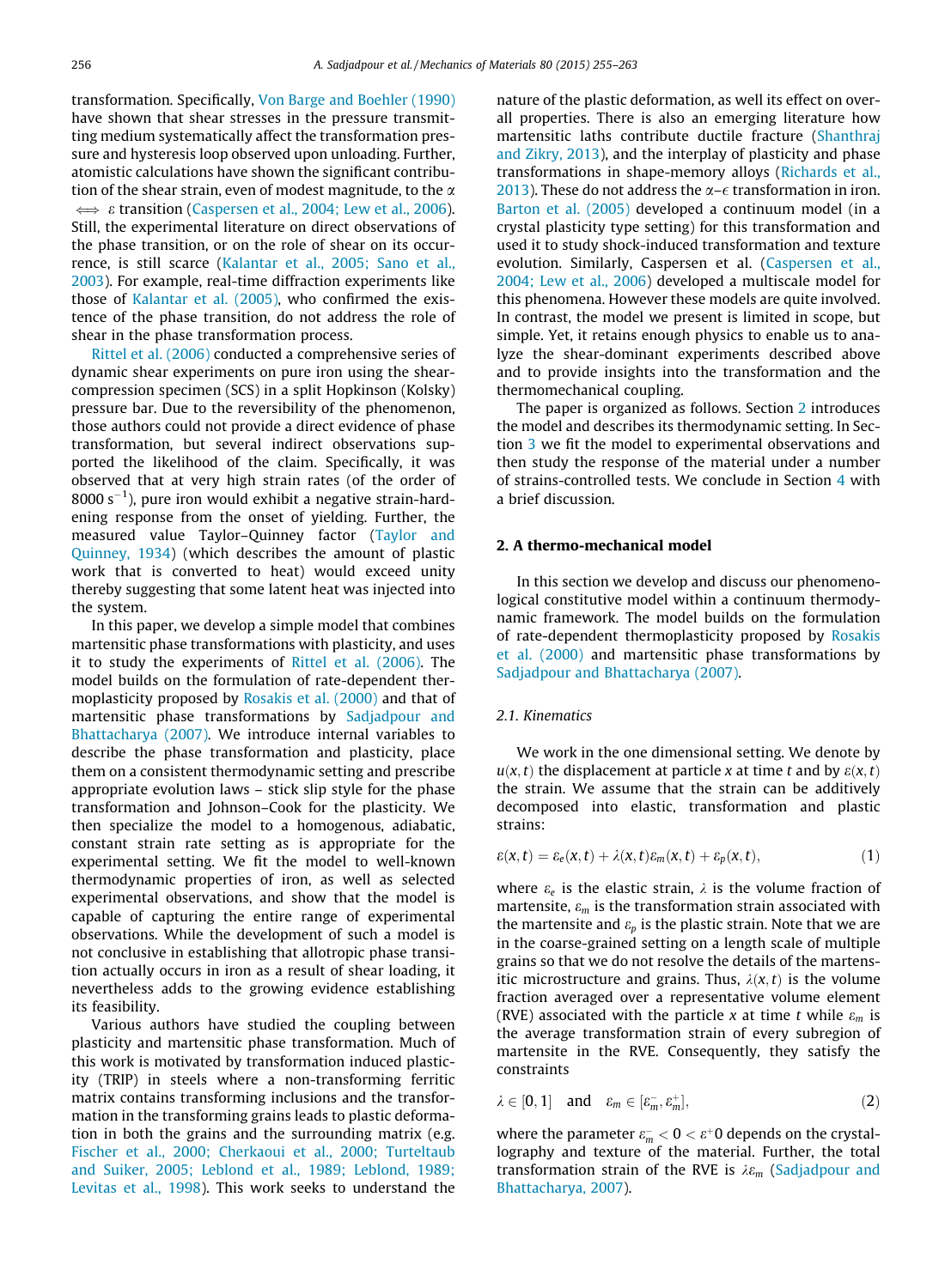<span id="page-2-0"></span>We also introduce an internal variable  $\zeta(x,t)$  that describes the state of plastic work hardening at point  $x$  at time t.

#### 2.2. Balance laws

We assume that the usual balance laws hold. In local form, the balance of linear momentum and energy may be stated as

$$
\rho \ddot{u} = \sigma_{,x},\tag{3}
$$

$$
\dot{e} = -q_{x} + r + \sigma \dot{\varepsilon}, \tag{4}
$$

where  $\rho$  is the (referential) mass per unit length,  $\sigma$  is the (Piola–Kirchhoff) stress, e denotes the internal energy density,  $q$  the heat flux and  $r$  the radiative heating. Also, superposed dots denote differentiation with respect to time while the subscript comma denotes differentiation with respect to the variables that follow. We also use the local form of the second law of thermodynamics (Clausius– Duhem inequality),

$$
-\dot{W} - \eta \dot{\theta} + \sigma \dot{\epsilon} - \frac{q \theta_x}{\theta} \ge 0, \tag{5}
$$

where  $W = e - \theta \eta$  is the Helmholtz free energy density,  $\eta$ the entropy density and  $\theta$  the (absolute) temperature.

#### 2.3. Constitutive relations

We assume that the Helmholtz free energy density depends on the strain, the temperature and the internal variables ( $\lambda$ ,  $\varepsilon_m$ ,  $\varepsilon_p$  and  $\zeta$ ):

$$
W = W(\varepsilon, \lambda, \varepsilon_m, \varepsilon_p, \zeta, \theta). \tag{6}
$$

Specifically, we assume

$$
W = \frac{E}{2} (\varepsilon - \varepsilon_p - \lambda \varepsilon_m)^2 + \lambda \omega(\theta) - c_p \theta \ln \left( \frac{\theta}{\theta_0} \right) + W_p(\zeta), \tag{7}
$$

where E is the elastic modulus,  $\omega$  is the difference in chemical energy between the austenite and the martensite,  $c_n$  is the heat capacity and  $\theta_0$  is the reference (absolute) temperature.

The first term is the elastic energy. In this work, we have assumed for simplicity that the elastic modulus is equal in both the austenite and the martensite, and that it remains unchanged with stress. This is justified for the small stresses that we encounter in this work, and should be replaced with a phase-aware equation of state if higher stresses are present. The second term is the chemical energy of phase transformation defined as the excess free energy due to the transformation from austenite to martensite. Therefore, this term is proportional to the volume fraction  $\lambda$ . Further, this contribution is primarily entropic and is related to the latent heat. Therefore, we further assume that

$$
\omega(\theta) = \frac{L}{\theta_{cr}} (\theta - \theta_{cr}),\tag{8}
$$

where L is the latent heat of transformation and  $\theta_{cr}$  is the thermodynamic transformation temperature. The third

term is the contribution due to specific heat, and this is again taken to be equal in both the martensite and austenite for simplicity. The final term  $W_p$  is the stored energy of plastic work. We will assume a specific form in the sequel.

Notice that we have neglected ordinary thermal expansion, the temperature dependance of the stored energy of plastic work and the direct energetic interaction between martensitic phase transitions and plasticity. We comment on these later.

We substitute the Helmholtz free energy density relation (7) in the second law and use arguments similar to those of [Coleman and Noll \(1963\)](#page-8-0) to obtain

$$
\sigma = \frac{\partial W}{\partial \varepsilon} = E(\varepsilon - \varepsilon_p - \lambda \varepsilon_m),\tag{9}
$$

$$
\eta = -\frac{\partial W}{\partial \theta} = -\lambda \frac{L}{\theta_{cr}} + c_p \left( 1 + \ln \left( \frac{\theta}{\theta_0} \right) \right).
$$
 (10)

We assume that the heat flux is given by Fourier Law:

$$
q = -K\theta_{,x},\tag{11}
$$

where  $K$  is thermal conductivity (assumed to be equal in both the austenite and the martensite).

It remains to specify evolution laws for the internal variables. To do so, we identify the driving forces

$$
d_m := -\frac{\partial W}{\partial \varepsilon_m} = \lambda \sigma,\tag{12}
$$

$$
d_{\lambda} := -\frac{\partial W}{\partial \lambda} = \sigma \varepsilon_m - \omega, \tag{13}
$$

$$
d_p := -\frac{\partial W}{\partial \varepsilon_p} = \sigma,\tag{14}
$$

$$
d_{\zeta} := -\frac{\partial W}{\partial \zeta} = -\frac{\partial W_p}{\partial \zeta} \tag{15}
$$

and postulate kinetic relations

$$
\dot{\varepsilon}_m := f_m(d_m, \varepsilon, \lambda, \varepsilon_m, \varepsilon_p, \zeta, \theta), \tag{17}
$$

$$
\dot{\lambda} = f_{\lambda}(d_{\lambda}; \varepsilon, \lambda, \varepsilon_m, \varepsilon_p, \zeta, \theta), \tag{18}
$$

$$
\dot{\varepsilon}_p := f_p(d_p, \varepsilon, \lambda, \varepsilon_m, \varepsilon_p, \zeta, \theta), \tag{19}
$$

$$
\dot{\zeta} := f_{\zeta}(d_{\zeta}, \varepsilon, \lambda, \varepsilon_m, \varepsilon_p, \zeta, \theta).
$$
 (20)

Note that we have assumed for now that the kinetic relations can depend explicitly on the state of the system. The second law requires that the kinetic relations satisfy

$$
f_m d_m + f_\lambda d_\lambda + f_p d_p + f_\zeta d_\zeta \geq 0 \tag{21}
$$

and this places restrictions on the kinetic relations.

#### 2.3.1. Phase transformation

We assume that the martensite reorients itself very fast so that the evolution of  $\varepsilon_m$  is instantaneous. Therefore, we assume following ([Sadjadpour and Bhattacharya, 2007](#page-8-0)) that

$$
\varepsilon_m = \begin{cases} \varepsilon_m^- & \sigma < 0, \\ \varepsilon_m^+ & \sigma > 0. \end{cases} \tag{22}
$$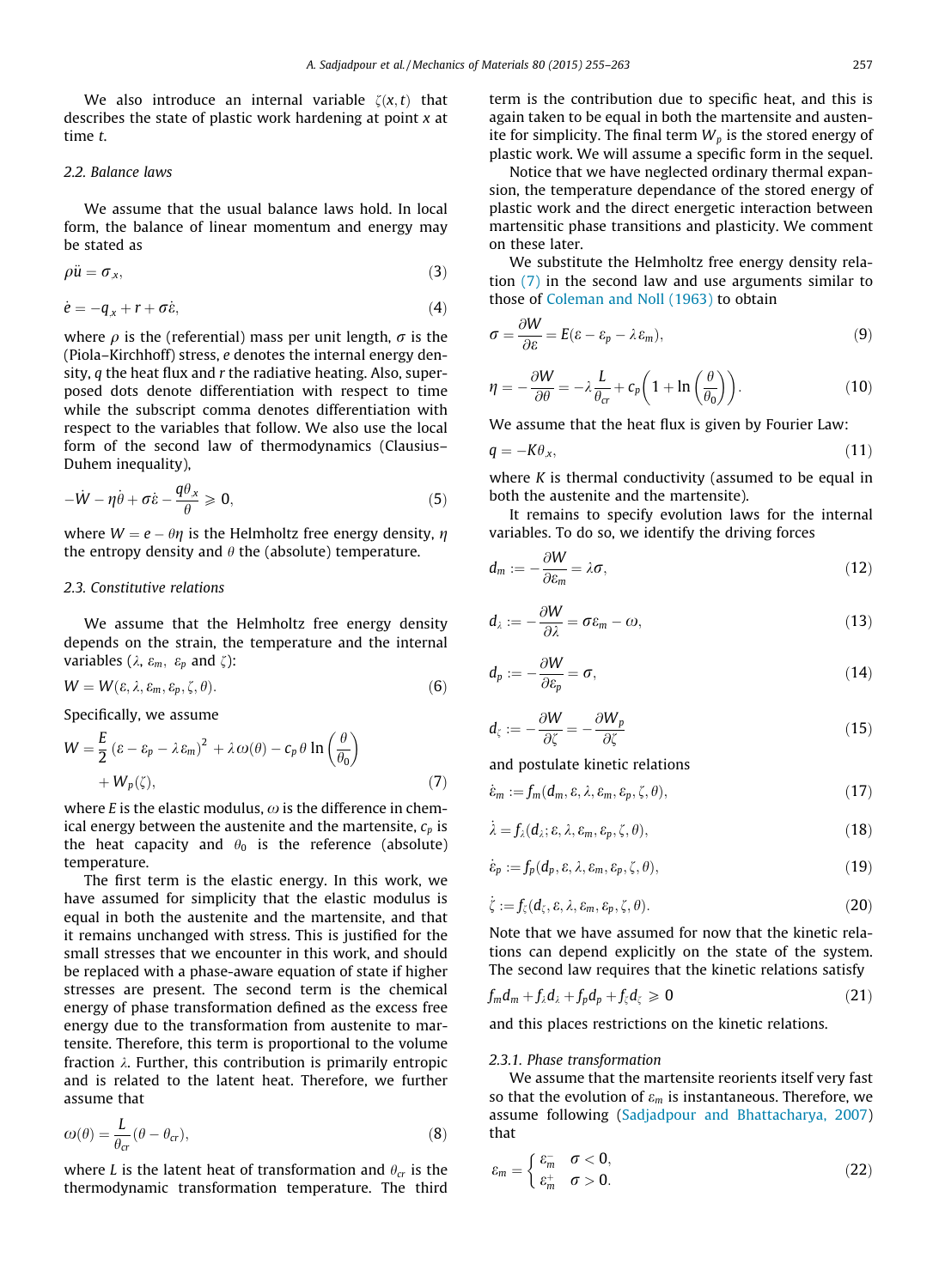<span id="page-3-0"></span>Further, we assume that the kinetic relation  $f_i$  describing the evolution of the martensite volume fraction  $\lambda$  is taken to be the following:

$$
\dot{\lambda} = \begin{cases} \dot{\lambda}^{+} (1 + (d_{\lambda} - d_{\lambda}^{+})^{-1})^{-\frac{1}{p}} & d_{\lambda} > d_{\lambda}^{+} \text{ and } \lambda < 1, \\ \dot{\lambda}^{-} (1 + (d_{\lambda}^{-} - d_{\lambda})^{-1})^{-\frac{1}{p}} & d_{\lambda} < d_{\lambda}^{-} \text{ and } \lambda > 0, \\ 0 & \text{otherwise.} \end{cases}
$$
(23)

where  $\dot{\lambda}^{\pm},\;d_{\lambda}^{\pm},\;p$  are material parameters. This relation is shown in Fig. 1. Note that this law is rate-independent with critical force for small rates, but becomes rate dependent at high rates. In brief, the rate-independence with critical force reflects a combination of metastability and pinning by defects. The rate-dependent nature of the law at large driving forces is based on the observations that suggest the phase boundaries require an unboundedly increasing driving force for the propagation speeds to reach towards some sound speed.

#### 2.3.2. Plasticity

We now turn to  $f_p$  and  $f_\zeta$  and follow [Rosakis et al.](#page-8-0) [\(2000\).](#page-8-0) In light of [\(9\)](#page-2-0) and the fact that  $W_p = W_p(\zeta, \theta)$ , we can write

$$
f_p = f_p(\sigma, \zeta, \theta), \quad f_{\zeta} = f_{\zeta}(\sigma, \zeta, \theta). \tag{24}
$$

We assume that

$$
f_p(\sigma, \zeta, \theta) = sign(\sigma) f_{\zeta}(\sigma, \zeta, \theta).
$$
 (25)

Note that this is equivalent to  $\dot{\zeta} = |\varepsilon_p|$  or identifying the plastic hardening variable with the accumulated plastic strain [\(Rosakis et al., 2000](#page-8-0)). We now assume that the function  $f_{\xi}$  may be specified in terms of a yield stress  $\tau(\zeta, \theta) > 0$ and non-decreasing hardening function  $H$  that satisfies  $H(x) = 0$  for all  $x \le 0$ :

$$
f_{\zeta} = H\bigg(\frac{|\sigma|}{\tau(\zeta,\theta)} - 1\bigg). \tag{26}
$$

We further assume strain hardening and thermal softening:

$$
\tau_{\zeta} \geqslant 0, \quad \tau_{\theta} \leqslant 0. \tag{27}
$$

We further assume that the hardening function H satisfies

$$
H'(x) > 0 \quad \forall x \geq 0. \tag{28}
$$

When  $|\sigma| \ge \tau$ , we can invert (26) to write after using [\(20\)](#page-2-0)



Fig. 1. The kinetic relation between  $\lambda$  and the driving force  $d_{\lambda}$ .

$$
|\sigma| = \tau(\zeta, \theta) \Big( H^{-1}(\zeta) + 1 \Big). \tag{29}
$$

For the specific forms of  $\zeta$  and H, we adapt the widely used [Johnson and Cook \(1985\)](#page-8-0) flow rule as modified by [Vural](#page-8-0) [et al. \(2003\)](#page-8-0) to include both the quasistatic and dynamics regimes:

$$
|\sigma| = (\sigma_0 + B\zeta^n) \left(1 + C \ln\left(\frac{\dot{\zeta}_p}{\dot{\zeta}_0}\right)\right) \left(\frac{1 - D \exp(\theta_*)^m}{1 - D}\right),\tag{30}
$$

where

$$
\theta_* = \left(\frac{\theta - \theta_r}{\theta_r - \theta_m}\right),\tag{31}
$$

$$
C = Cq + \frac{Cd - Cq}{2} \left( 1 + \tanh\left(\ln\frac{\dot{\zeta}}{\zeta_{\star}}\right) \right),\tag{32}
$$

$$
\dot{\zeta}_0 = \dot{\zeta}_0^q + \frac{\dot{\zeta}_0^d - \dot{\zeta}_0^q}{2} \left( 1 + \tanh\left(\ln\frac{\dot{\zeta}}{\dot{\zeta}_{\star}}\right) \right) \tag{33}
$$

and  $\sigma_0$ , B, n, C<sup>q</sup>, C<sup>d</sup>,  $\zeta^q$ ,  $\zeta^d$ ,  $\zeta^d$ ,  $\zeta^d$ , D, m,  $\theta_r$  and  $\theta_m$  are material parameters.  $\theta_r$  is the reference temperature at which  $\sigma_0$  is measured and  $\theta_m$  is the melting temperature of the material; further notice that the relations (32) and (33) smoothly transitions from the quasistatic values  $C^q$ ,  $\zeta_0^q$ and the dynamic values  $C^d$ ,  $\zeta_0^d$  at the critical strain rate  $\zeta_\star$ .

Finally, we turn to the stored energy of plastic work  $W_p$ . Note that the rate of plastic working is  $\sigma \dot{\epsilon}_p$ , some of which is stored at a rate  $W_p$  while the rest is converted to heat. Therefore, we define the Taylor–Quinney factor or the instantaneous or differential fraction of plastic work<sup>1</sup> that is converted to heat [\(Taylor and Quinney, 1934; Farren](#page-8-0) [and Taylor, 1925\)](#page-8-0) to be

$$
\beta = 1 - \frac{\dot{W}_p}{\sigma \dot{\varepsilon}_p}.\tag{34}
$$

Since the Clausius–Duhem inequality [\(5\)](#page-2-0) must hold for all, processes including adiabatic processes  $(q = 0)$  with no phase transition ( $\lambda = 0$ ), it follows that  $\sigma \varepsilon_p - \dot{W}_p \geq 0$  so that  $0 \leq \beta \leq 1$ .

Recalling [\(7\), \(25\) and \(30\)](#page-2-0), and also assuming that the stress is larger than the yield stress, we assume

$$
\beta = 1 - \frac{\frac{\partial W_p}{\partial \zeta} \dot{\zeta}}{|\sigma|\dot{\zeta}} = 1 - \frac{\frac{\partial W_p}{\partial \zeta}(\zeta)}{|\sigma|(\zeta, \dot{\zeta}, \theta)} = \beta(\zeta, \dot{\zeta}, \theta). \tag{35}
$$

We specify  $W_p$  using  $\beta$ , but only for a particular setting described below.

#### 2.4. Homogenous, adiabatic, constant strain-rate process

We seek to apply this model to experiments conducted with shear-compression specimens in a split Hopkinson

We note that our definition differs from one used in experimental works as the ratio of the rate of change of thermal energy to the rate of plastic working. These are equivalent in the absence of phase transformations, but differ in the presence of phase transformations as we describe in detail in Section [2.5](#page-4-0).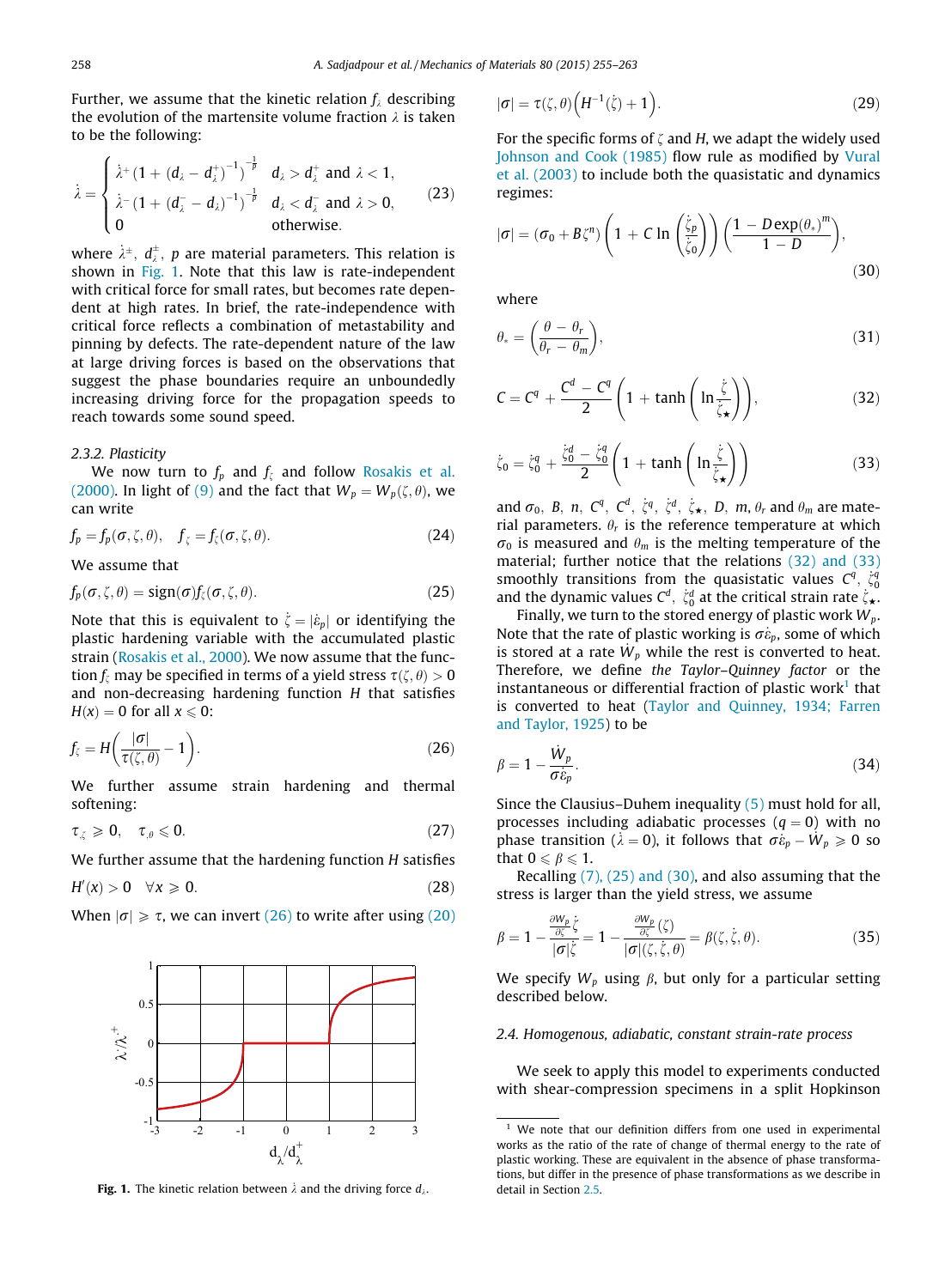<span id="page-4-0"></span>(Kolsky) bar. This experiment probes the material in the gage section in a homogeneous, adiabatic, constant strain-rate process. So we specialize our model to this setting. Since the process is homogeneous and adiabatic,  $q = r = 0$ . Further, since the strain-rate is constant, the strain is monotone increasing. We make the stronger assumption that the plastic strain is also monotone so that we identify the plastic strain with the accumulated plastic strain,

$$
\zeta = \varepsilon_p, \quad \dot{\zeta} = \dot{\varepsilon}_p. \tag{36}
$$

For a homogenous, adiabatic and constant strain-rate process, [Rosakis et al. \(2000\)](#page-8-0) showed that one can express the fraction of plastic work converted to heat as simply a function of strain and strain-rate:  $\beta = \beta(\varepsilon_p, \varepsilon_p)$ . Therefore, we make the final constitutive assumption motivated by their experiments:

$$
\beta = \beta_0 \left(\frac{\dot{\varepsilon}_p}{\dot{\varepsilon}_p^+}\right)^2 \left(1 + \beta_1 \varepsilon_p (\varepsilon_p^{\star} - \varepsilon_p)\right),\tag{37}
$$

where  $\beta_0$ ,  $\beta_1$ ,  $\varepsilon_p^+$  and  $\varepsilon_p^\star$  are parameters. Note that  $\beta$ increases with increasing strain-rate, and initially increases but subsequently decreases with strain.

With  $\beta$  defined, we now turn to solving the governing equation. With the assumption of constant strain-rate, the balance of momentum  $(3)$ , is automatically satisfied. So, it only remains to examine the energy balance [\(4\)](#page-2-0). Recalling that  $q = r = 0$  and substituting for the internal energy in terms of the Helmholtz free energy and entropy, this equation becomes

$$
\dot{W} + \theta \dot{\eta} + \dot{\theta} \eta = \sigma \dot{\varepsilon}.
$$
 (38)

Using the constitutive assumption  $(7)$  for W to expand W and recalling the definitions  $(9)$ ,  $(10)$  and the driving forces, we obtain

$$
c_p \dot{\theta} = \dot{\lambda} \theta \frac{L}{\theta_{cr}} + d_m \dot{\epsilon}_m + d_\lambda \dot{\lambda} + d_p \dot{\epsilon}_p + d_\zeta \dot{\zeta}.
$$
 (39)

We recall the expressions for  $d_p$ ,  $d_\zeta$  in [\(14\), \(15\)](#page-2-0) as well as the definition of  $\beta$  in [\(34\)](#page-3-0), to rewrite sum of the final two terms as  $\beta \sigma \varepsilon_p$ . Finally, we neglect the kinetic dissipation of martensitic transformation,  $d_m \varepsilon_m + d_\lambda \lambda$ , which is typically small compared to the latent heat. We obtain,

$$
c_p \dot{\theta} = \theta \dot{\lambda} \frac{L}{\theta_{cr}} + \beta \sigma \dot{\epsilon}_p. \tag{40}
$$

In summary, for a homogenous, adiabatic, constant strain-rate process with sufficiently high stresses so that plasticity is active, we solve  $(9)$ ,  $(23)$ ,  $(30)$ , and  $(40)$ .

#### 2.5. Apparent Taylor–Quinney factor

We conclude this section with a comment on the Taylor–Quinney factor  $\beta$  defined in [\(34\).](#page-3-0) We note here that this factor can not be measured directly in experiment by measuring the temperature and using the energy balance due to the presence of the latent heat during phase transformation. Following common experimental practice (e.g., [Rosakis et al., 2000; Rittel et al., 2006\)](#page-8-0), we define a new variable, the apparent Taylor–Quinney factor as

$$
\beta_{\rm app} = \frac{c_p \dot{\theta}}{\sigma \dot{\epsilon}_p}.\tag{41}
$$

Using (40), we see that

$$
\beta_{\rm app} = \beta + \frac{L\dot{\lambda}\theta}{\theta_{cr}\sigma\dot{\epsilon}_p}.\tag{42}
$$

Thus, in the presence of phase transformation, the apparent Taylor–Quinney factor differs from the theoretical one due to the addition of latent heat. Thus, even if  $0 \le \beta \le 1$  as discussed earlier,  $\beta_{\rm app}$  can exceed unity in the presence of a phase transformation. Therefore  $\beta_{\rm app} > 1$  can be interpreted as the presence of phase transition.

#### 3. Illustration

In this section, we demonstrate that our model is consistent with the observed stress–strain and thermal response of pure iron for a wide range of strain rates. We fit the model to selected tests, and then hold the parameters fixed during the rest of the section. We find that the model is able to capture thermal softening, rate hardening, and observed trends in the apparent Taylor–Quinney factor.

#### 3.1. Experiment

The experimental procedure is presented in detail in [Rittel et al. \(2006\)](#page-8-0), and is only briefly outlined here. The quasistatic experimental results carried out on a servohydraulic MTS machine under displacement control, and high strain rate compressive testings are carried out using a split Hopkinson (Kolsky) pressure bar. A shear-compression specimen ([Rittel et al., 2002\)](#page-8-0) – a cylinder in which two diametrically opposed slots are machined at an angle with respect to the longitudinal axis to the test gage section – was used. This specimen enables testing up to large strains of  $O(1)$  over a large range of strain rates in a state of dominant shear. However, the state of stress is not pure shear, and therefore the recorded load–displacement data is presented as (Mises) equivalent stress and strain. The surface temperature of the gauge section was measured in situ using a liquid nitrogen cooled mercuric cadmium telluride (MCT) infrared detector covering an area of  $1 \text{ mm}^2$ . The simultaneous determination of the equivalent stress–strain and temperature in the gauge section was later processed to determine the apparent Taylor–Quinney factor  $\beta_{\text{app}}$ .

#### 3.2. Parameters

Consistent with typical experiments on pure iron (see for example [Chen and Ahrens, 1996\)](#page-8-0), we consider the following parameter values:

$$
\rho = 7870 \text{ kg/m}^3
$$
,  $E = 190 \text{ GPa}$ ,  
\n $c_p = 3.5 \text{ MJ/K/m}^3$ , and  $L = -1.07 \times 10^8 \text{ J/m}^3$ .

In all the simulations ambient temperature is assumed to be equal to 295 K. We further assume that  $\varepsilon_m$  is equal to zero for the  $\alpha$  phase and equal to 0.5 for the  $\varepsilon$  phase. Critical temperature  $\theta_{cr}$  is assumed to be equal to 800 °K. We also assume the following kinetic coefficients: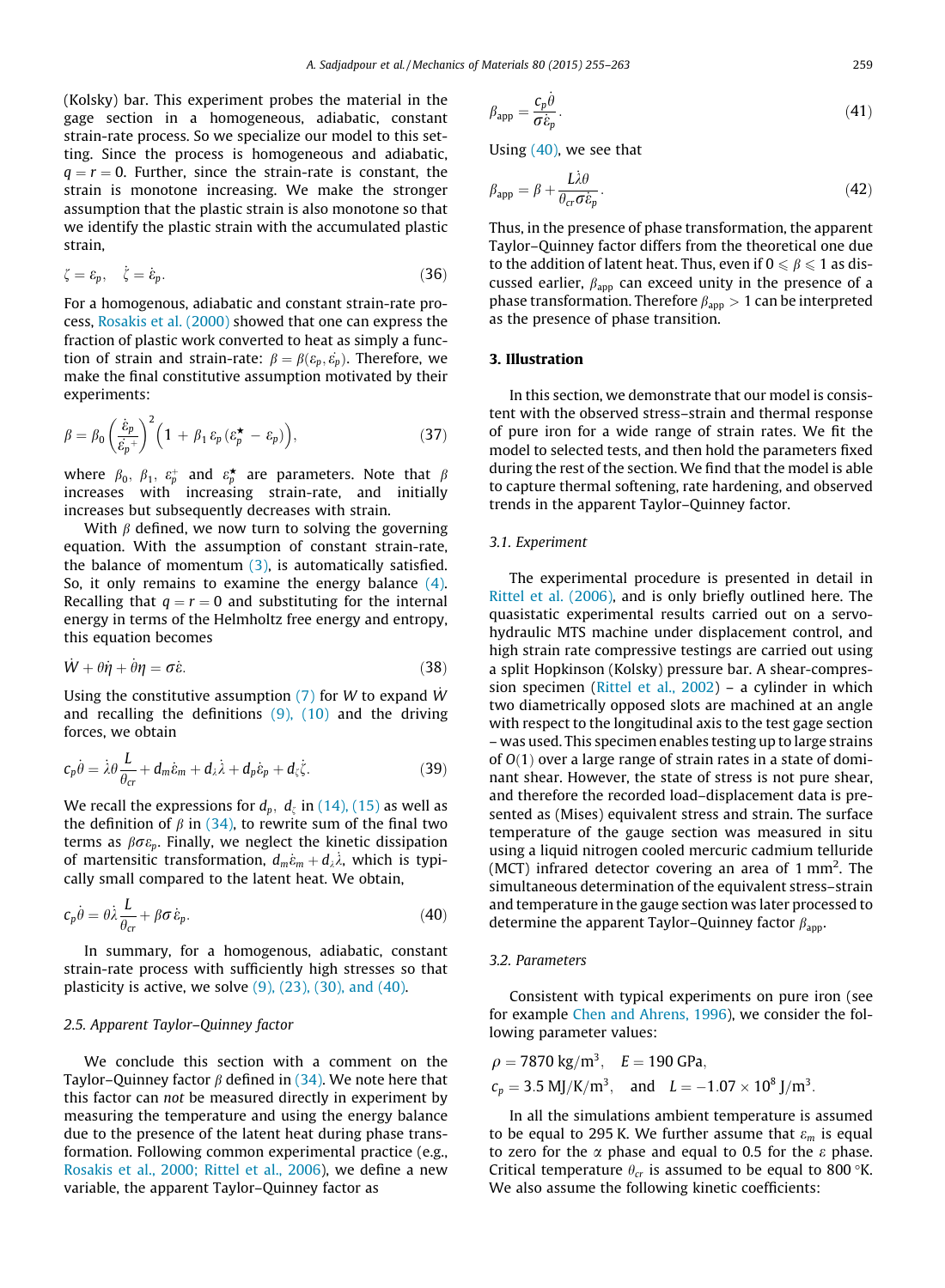

Fig. 2. Quasistatic stress–strain response of pure iron.

 $\dot{\lambda}^+ = -\dot{\lambda}^- = 1 \text{ s}^{-1}, \quad d_{\lambda}^+ = -d_{\lambda}^- = 2.9 \times 10^8 \text{ J/m}^3, \quad p = 2.5$ 

We now turn to fitting the Johnson–Cook flow model. The first three parameters,  $\sigma_0$ , B and n, are determined from quasistatic tests. Fig. 2 shows results of the experimental observations and the model fit to the following parameters:

 $\sigma_0 = 32.6 \text{MPa}, \quad B = 430 \text{MPa}, \quad n = 0.1.$ 

We turn to a combination of quasistatic and dynamic tests (at moderate strain rates to fit the next set of coefficients  $C^q$ ,  $C^d$ ,  $\zeta_0^q$ ,  $\zeta_0^d$ ,  $\zeta_{\star}$  that determine the role of strain rate. Fig. 3 shows results of experimental observation and the model fit to the following parameters:

$$
\dot{\zeta}_0^q = 4 \times 10^{-5} \text{ s}^{-1}, \quad \dot{\zeta}_0^d = 355 \text{ s}^{-1}, \quad C^q = .00008,
$$
  
\n $C_2 = .385, \quad \dot{\zeta}_* = 100 \text{ s}^{-1}.$ 

Finally, we fit the coefficients that determine the temperature dependance. Fig. 4 shows results of experimental observation and the model fit to the following parameters:

$$
m = -9
$$
,  $D = -4$ ,  $\theta_r = 295K$ ,  $\theta_m = 1811$  K.

Finally, we fit the parameters for  $\beta$  defined in [\(37\).](#page-4-0) We do so by trial and error to be

$$
\beta_0 = 0.5, \quad \dot{\varepsilon}_p^+ = 1 \, \text{s}^{-1}, \quad \beta_1 = 0.5, \quad \varepsilon_p^{\star} = 1. \tag{43}
$$

Fig. 5 shows  $\beta$  as a function of strain  $\varepsilon$  for three different strain rates.



Fig. 3. Flow stress dependence on strain rate.



Fig. 4. Temperature dependence of the yield stress.

#### 3.3. Strain-controlled tests

We now demonstrate the stress–strain response of pure iron for a wide range of strain rates. We are interested in strains of the order of tens of percents and specifically the behavior at yield and beyond. Therefore, we ignore the elastic strain. In other words, we assume that the imposed strain is a sum of transformation and plastic strains. For each simulation we compare our results with experimental observations of [Rittel et al. \(2006\)](#page-8-0) (see [Figs. 6–13\)](#page-6-0).

[Fig. 6](#page-6-0) shows the quasi-static response, while [Figs. 7–13](#page-6-0) show the response at progressively increasing strain rate from 2800 to  $10,000 s^{-1}$ . In each figure, we show both the results of the model and the experimental observations, and note good agreement between them. First, we



Fig. 5. Schematic contribution of plastic work in generating heat as a function of strain and strain rate.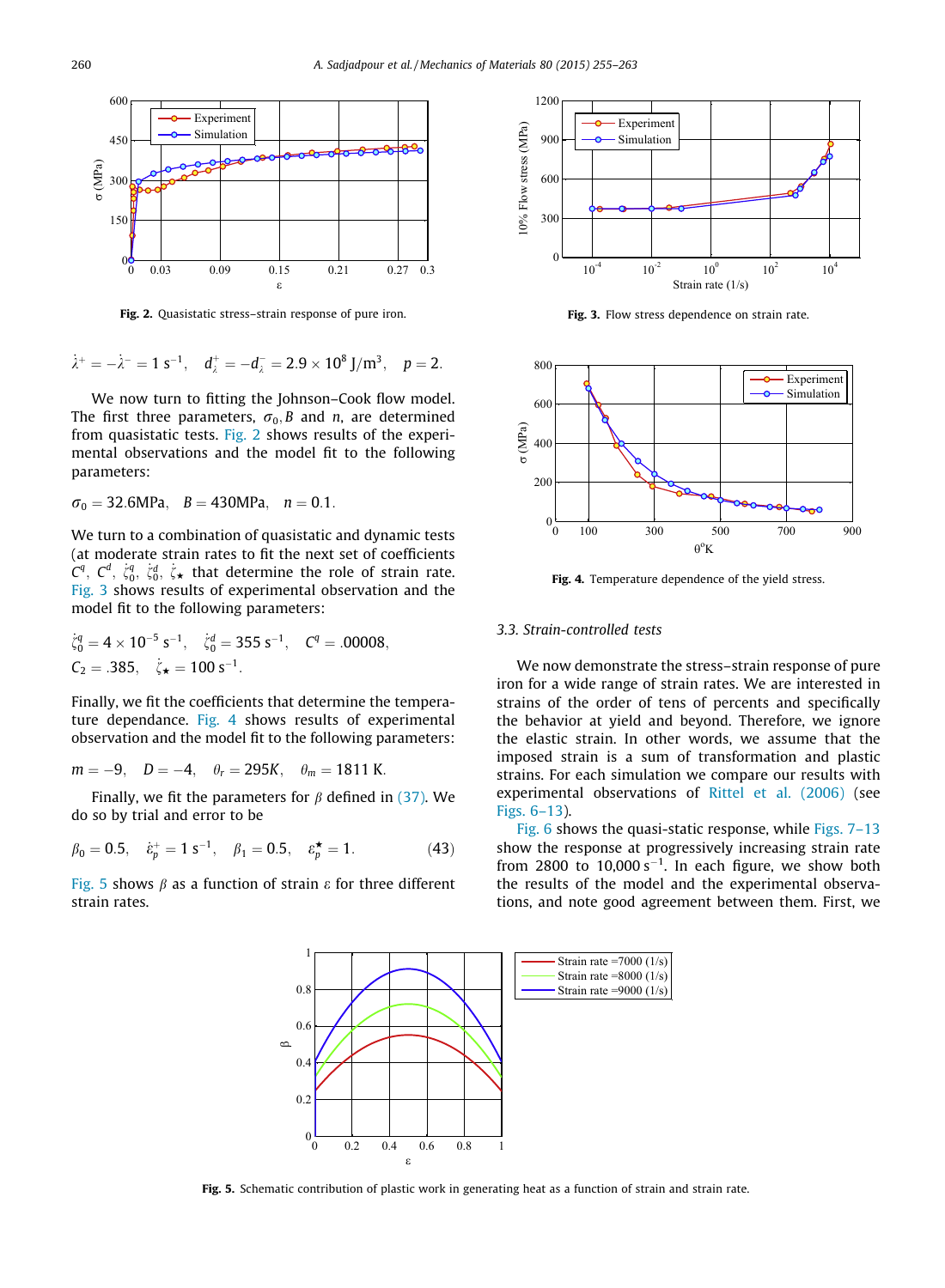<span id="page-6-0"></span>

Fig. 6. Stress-strain response of pure iron for a quasistatic test.



**Fig. 7.** Stress–strain response of pure iron for a dynamic test,  $\dot{\epsilon} = 2800 \frac{1}{s}$ .



Fig. 8. Stress-strain response of pure iron for a dynamic test,  $\dot{\varepsilon} = 3500 \frac{1}{\mathcal{S}}$ .

see that the yield strength increases with strain rate as observed. Second, we observe that at strain rates  $8400 s^{-1}$  and above, we have an increasing amount of thermal softening.

However, there are two aspects that we do not capture. Recall that we neglect the elastic strain in the model and therefore, we do not capture the initial rise. Similarly, we do not capture the initial stress rise and the subsequent stress oscillations which are well-known artifacts of a split Hopkinson pressure bar.

We elaborate on the results in [Fig. 14](#page-7-0). We plot the stress, the temperature, the volume fraction of the



Fig. 9. Stress-strain response of pure iron for a dynamic test,  $\dot{\varepsilon} = 5800 \frac{1}{s}$ .



Fig. 10. Stress-strain response of pure iron for a dynamic test,  $\dot{\varepsilon} = 6300 \left( \frac{1}{s} \right)$ .



Fig. 11. Stress-strain response of pure iron for a dynamic test,  $\dot{\varepsilon} = 8400 \left( \frac{1}{s} \right)$ .

martensite and the apparent Taylor–Quinney factor as a function of strain for five different strain rates. Since the strain rates are constant in each test, we may regard the horizontal axes as the (suitably scaled) time. We see that there is virtually no temperature increase in the material for the quasistatic test. This is qualitatively consistent with the observed phenomena in experiments that suggest at low strain rates material has enough time to diffuse the generated heat into the surroundings. At higher strain rates, however, the material does not have enough time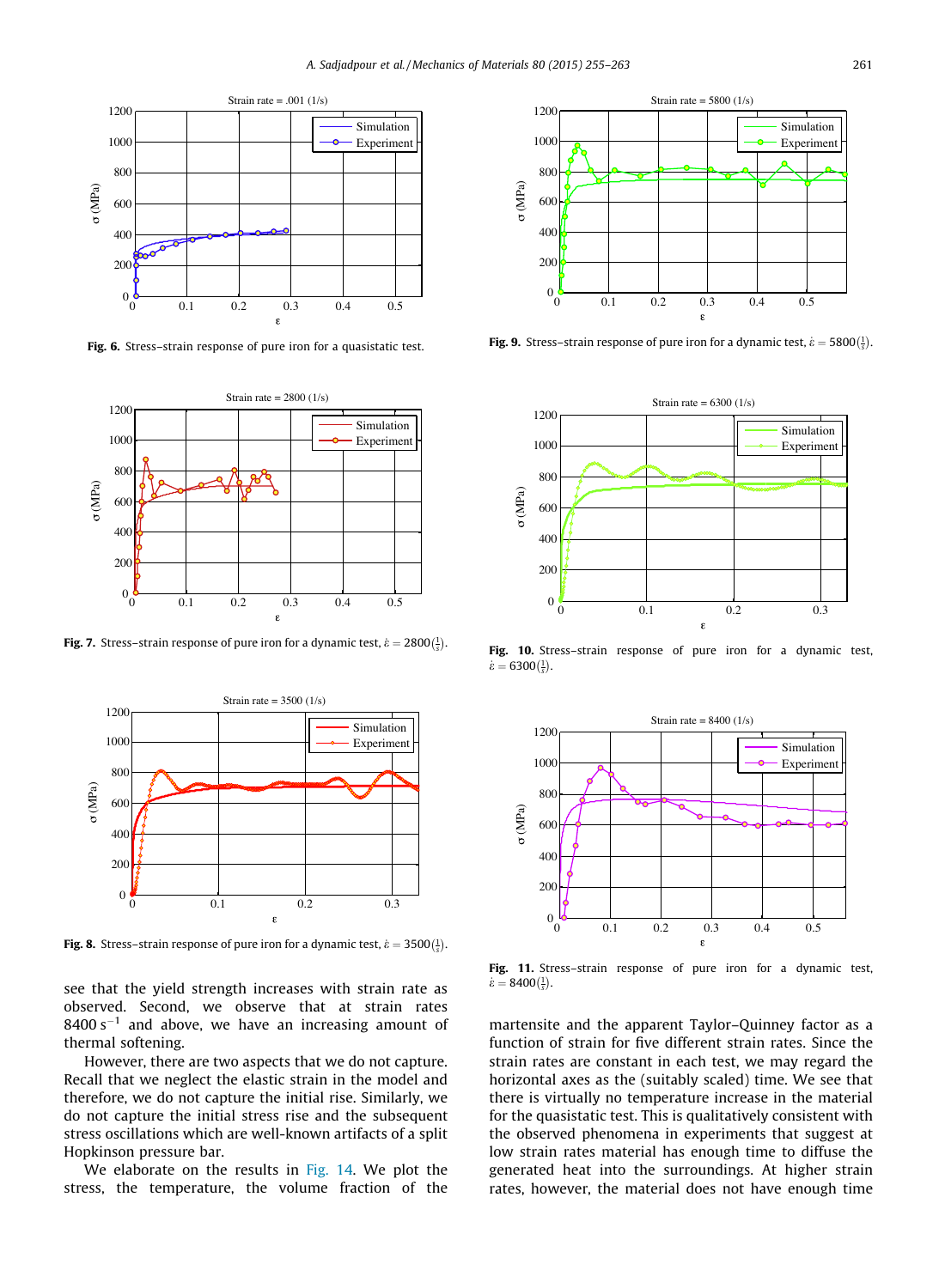<span id="page-7-0"></span>

Fig. 12. Stress–strain response of pure iron for a dynamic test,  $\dot{\varepsilon} = 9500 \left( \frac{1}{s} \right)$ .



Fig. 13. Stress-strain response of pure iron for a dynamic test,  $\dot{\varepsilon} = 10,000(\frac{1}{s}).$ 



Fig. 14. Theoretical calculation of the progression of phase transformation, stress, temperature and apparent Taylor–Quinney factor for different strain rate experiments.

to conduct out the generated heat and thus temperature of the body increases as deformation proceeds. Further, we also see that the amount of phase transformation increases at intermediate rates and the resulting latent adds to the increasing temperature. All of this is captured by the model. The increasing temperature gives rise to thermal softening at higher strain rates. Further, the increasing temperature and thermal softening at the higher strain rates results in an arrest in the phase transformation finally, we note that it can indeed exceed unity at the highest rate consistent with the observations.

#### 4. Conclusion

In this paper, we have presented a new model that combines martensitic phase transformations with plasticity, and applied it to study the experiments of [Rittel et al.](#page-8-0) [\(2006\)](#page-8-0) on pure iron. The model builds on the formulation of rate-dependent thermoplasticity proposed by [Rosakis](#page-8-0) [et al. \(2000\)](#page-8-0) and that of martensitic phase transformations by [Sadjadpour and Bhattacharya \(2007\).](#page-8-0) We introduce internal variables to describe the phase transformation and plasticity, place them on a consistent thermodynamic framework and prescribe appropriate evolution laws – stick slip model for the phase transformation and Johnson–Cook model for the plasticity. We then specialize the model to a homogenous, adiabatic, constant-strain rate setting as is appropriate for the high-strain rate experiments. We have shown that the model is capable of describing the entire range of experimental observations.

The first significance of the work presented here is that it provides additional support for the presence of  $\alpha \Longleftrightarrow \varepsilon$ phase transformation under shear. The experiments of [Rittel et al. \(2006\)](#page-8-0) provided indirect evidence based on thermal measurements and microstructural characterization that the phase transformation can occur at extremely low levels of stress (of the order of a GPa) in comparison to transformation stress of 13 GPa under shock loading conditions of uniaxial strain ([Barker and Hollenbach, 1974\)](#page-8-0) and laser shock experiments ([Kalantar et al., 2005\)](#page-8-0). This suggests that the presence of shear can lower the transformation stress significantly, which is consistent with the suggestion made in recent multiscale model proposed for pure iron [\(Caspersen et al., 2004; Lew et al., 2006\)](#page-8-0). The fact that the current model can describe the rich observations of these experiments supports the presence of phase transitions in these experiments, even though it is not conclusive. Further work with the shear compression specimen (SCS) at high strain rates with in situ diffraction is needed to conclusively assert that the phase transformation is indeed possible in iron at low pressures.

The second significance of the work presented here is that it presents a consistent thermodynamic framework for combining phase transformations and plasticity at high strain-rates. The model could be improved in various ways. First, the model contains no explicit energetic coupling between the phase transformation and plasticity. This is well-known that martensitic  $\gamma \iff \alpha$  transformations pro-mote plasticity. Further, [Richards et al. \(2013\)](#page-8-0) recently showed that intergranular coupling also promotes a direct